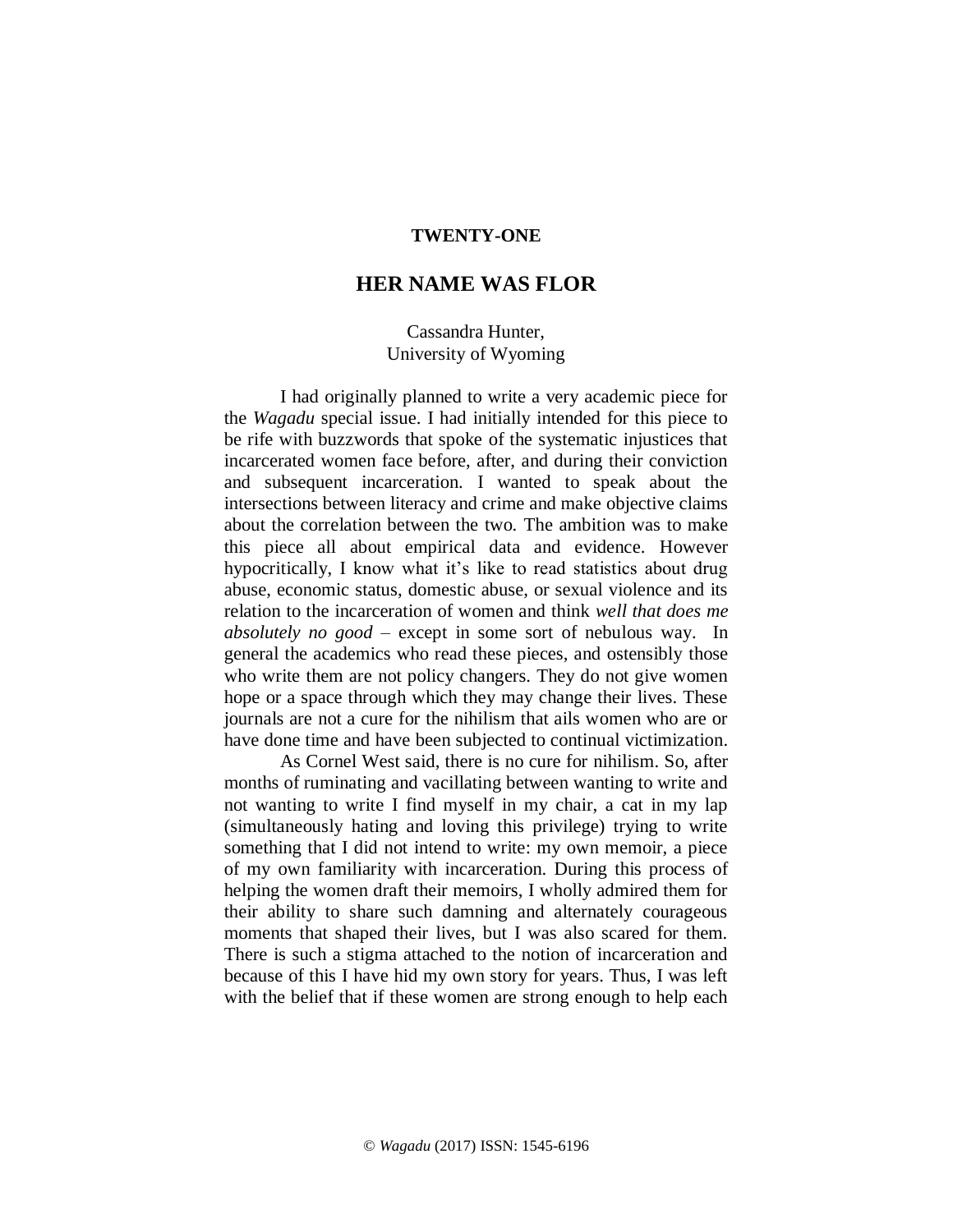other and help other women then I should also be willing to tell my story. The purpose of this special issue, in my view, is to peel back the veil of the single story and allow women their own voice, their own narrative, the ability to *tell their own story*. So, I am offering my story as well with the same goal that many of the other women had and stand with them in solidarity in the hopes that another woman will read this and it will mean more to her than a datadriven think piece, and maybe, just maybe, she can cast off the belief that incarceration and victimization is her single story.

I have been incarcerated. I know what it is like to do time – not a lot of time, I never spent five, ten, twenty years, or my entire natural life behind bars. If I had, I more than likely wouldn't be writing this piece to submit to academic journal in the hopes that it will aid me in getting into graduate school. But I digress, I have been incarcerated. I have had no hope for the future or for myself; I have felt the absolute resignation that comes about from being consistently and constantly hemmed up by the system. Sitting in a concrete box, indigent, no commissary, no visits, and no one to call – this is how I learned how to "do time." By closing yourself off from the outside world – you can't do time and be worried about the outside. I did my time by reading books, making make-up from colored pencils, and hair spray from jolly ranchers, watching too much TV, and playing Gin Rummy to a 1,000 with my celly, an older women pushing sixty, who had spent a lifetime sporadically incarcerated.

She took me under her wing and taught me skills so I could make it with no money on my books; I learned how to thread eyebrows – two packs of ramen, I braided hair – ramen, candy bar, and a soda for good measure, tampons – for these I never had the heart to charge, some days you just really need a tampon. These, she taught me to make from maxi pads, a highly marketable skill I might add. This is Jail House Economics. If you're not gonna sling dope or sell your meds you need skills... "You learn, or you don't have nothing nice, *mi'ja*." In hindsight, I can't help but reflect on the irony of having "nice things" in jail. But it's important; even if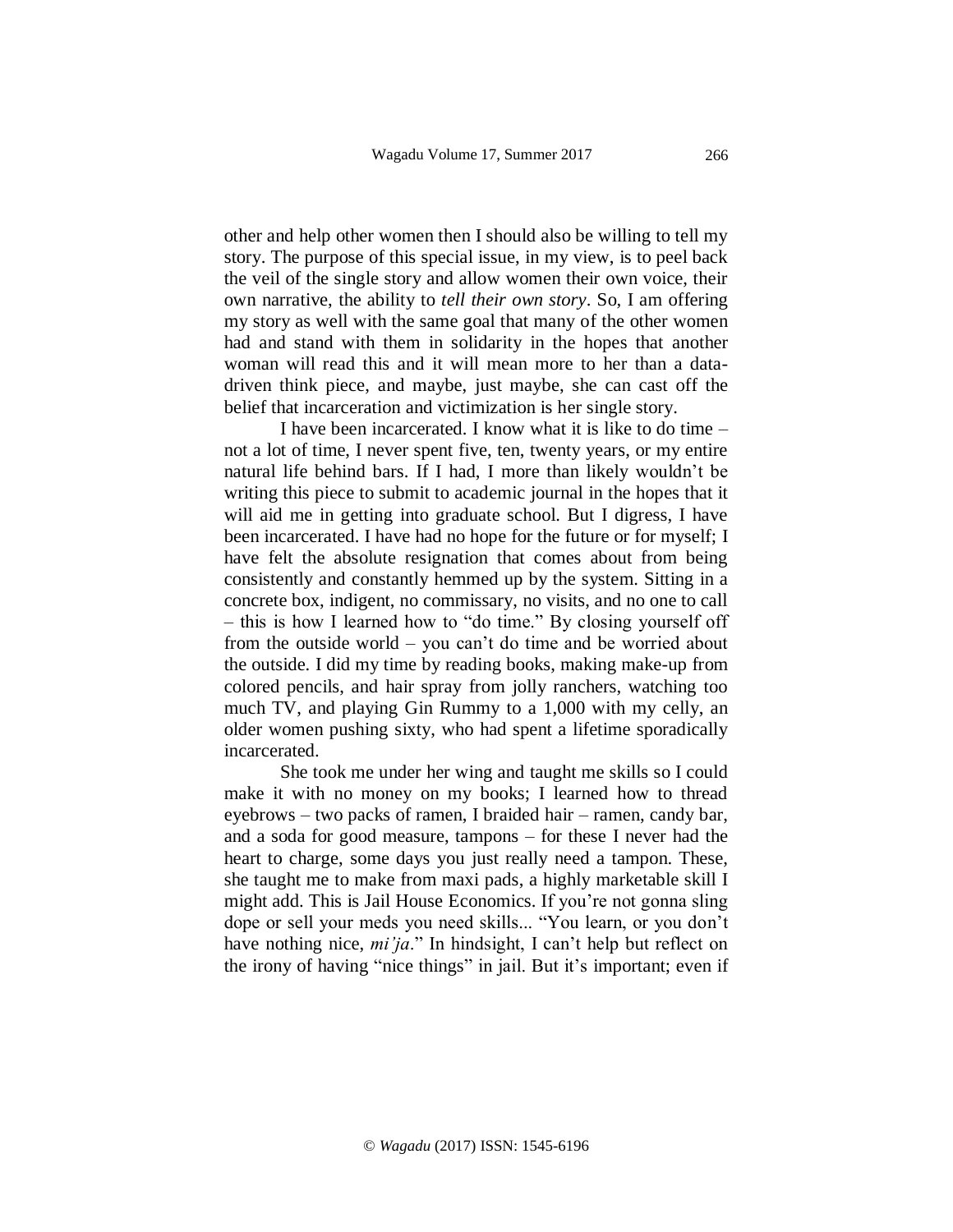you're locked up you still want things, the "nice" just becomes relative.

Late at night, we would talk and she would tell me stories about her life, her husband that beat her, her daughter in prison, and her addiction to pain pills: Lortabs, Oxys, and Zanny Bars were her most desired. She loved being high because she could get everything done with gusto. I always pictured her lifting the couch with one hand and industriously vacuuming under it with the other. I know the medicine just numbed the edges of her reality… and honestly why wouldn't she, you, or I want to numb the glorious edges of being a woman in the world? We spent months together night after night softly whispering. White t-shirts firmly wrapped around our eyes to keep the flickering fluorescent light out. She told me story after story. Her emigration from Mexico when she was a little girl crossing the Rio Grande on her mother's back and how all she could think during this treacherous swim was whether La Llorona, the Mexican weeping woman, would kidnap and drown her. She riveted me, and I was grateful to her. Still to this day I have never known a woman who was this benevolent, this generous, but also with a backbone made from steel. I never saw her cry, but I would see her lips consistently lie flat and hard across her teeth, forcibly holding back what could have been an audible sob. I wonder if she thought that if she began to cry, she would never stop – a primal scream for the ages. I wanted her to teach me how not to shed tears, but this she never did. Instead, she taught me that laughter is Big Medicine, the comfort of silent camaraderie, and how to tell when one is better than the other.

My twenty-fifth birthday was one of those days. I cried in the shower, tendrils of nihilism snaking up my abdomen – fifty pound sacks of shame. I vomited. This is my life now. Standing in a shitty shower with water pressure similar to a fire hose; I wanted to die. I had wanted to die before, but not in such a tangible way, previously it had been a nagging sensation in the back of my brain… *I could just let my car drift into that bridge* or *maybe stepping out into traffic wouldn't be that bad*. I stood there in that shitty shower, holding a shitty razor and wanted to die with more

267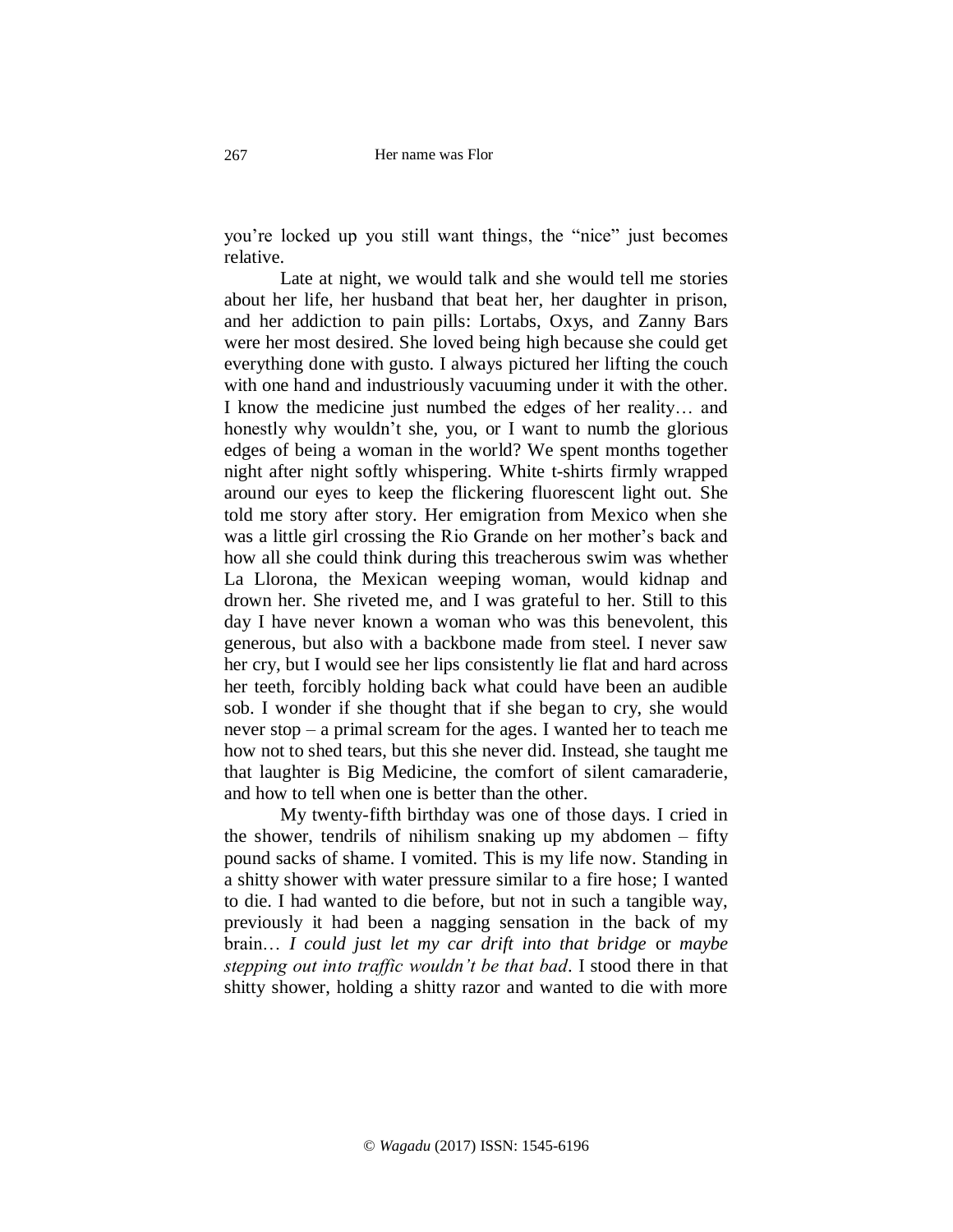conviction than I had ever felt, really about anything up until this moment. I stood there struck by my veracity, shocked by the vehemence within me; and one small thought reached around tiny and unassuming, but with the potency of venom… *you should want to live as much as you want to die*. I cut the shower off sobbing audibly now, my hands pressed hard against the cracked and mildewed tile, razor clattering to the floor. I felt small and insignificant. I was small and insignificant. I still am small and insignificant. But in that moment, someone noticed me, I felt a towel wrap around my shoulders and small work-worn hands firmly cup my shoulders leading me out of the shower. I kept my head down, not willing to meet her eyes, my eyes, or anyone else's eyes. Palpable silence rolled out and spilled into the pod. My neck was no longer capable of holding my head high. I wanted to dissolve into the floor and become a nonentity. She walked me back to our cell and as I cried and cried and cried and cried and cried some more – she said nothing. But she was there, her body manifesting light. And in that moment she knew, everything that was unspoken – my life, my tragedy – *she knew*. I knew unreservedly that in this moment she was my Demeter; I didn't need words telling me not to die, I needed exactly what she gave me: permission just *to be*.

We never discussed it. I picked myself up off the floor; washed my face and shaved my legs in the sink. We went on with our game of Gin Rummy playing to 1,000; and later on in the day we watched *American Idol*, the epitome of American normalcy. I got through that day; and the next day I didn't want to do die as badly. I found a tiny kernel within myself that wasn't lifeless. Maybe it had always been there buried so deep that I couldn't find it, maybe it was sparked into existence – a cosmic boom of wretchedness, or maybe it didn't exist at all and was a manifestation of my fear. But what I know is that she saw it too and I began to nurse it. I cradled it gently within myself. I whispered to it and blew on it gently. It flickered. I may not know much, but I have an unflappable conviction in regards to the fact that I am still here because someone showed me kindness. She saw